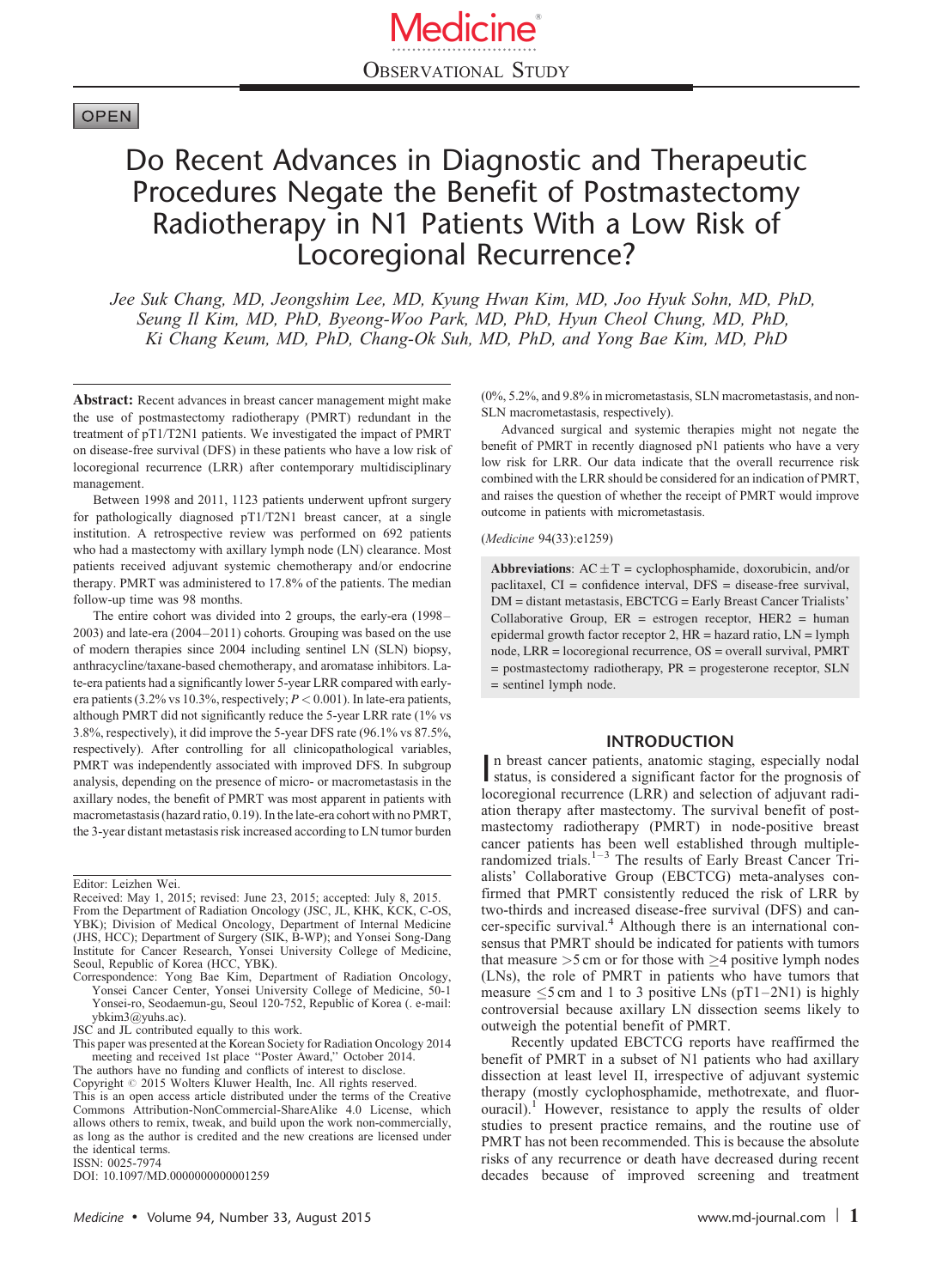<span id="page-1-0"></span>protocols. In other words, the characteristics of patients with pT1/2N1 have changed favorably overtime. The widespread use of sentinel LN (SLN) biopsy combined with extensive pathologic analysis has resulted in frequent identifications of nodal micrometastasis, and a higher proportion of patients have now been treated using modern systemic agents. Studies in the 1980s reported the LRR rate of patients who did not undergo PMRT to be 17.7%, whereas recent studies reported rates of  $6\%$  to  $10\%$ .<sup>1–1</sup> <sup>[3](#page-8-0)</sup> In this respect, the present absolute benefits of PMRT for patients with T1/T2N1 breast cancer are likely to be small.

A subgroup analysis of the Danish Breast Cancer Cooperative Group 82 b and c trials suggested that reduced LRR in response to PMRT translated as a larger reduction in cancer mortality in women with N1 breast cancer compared with those with  $\geq$ [4](#page-8-0) positive LNs.<sup>4</sup> Recent data from the National Cancer Institute of Canada Clinical Trials Group MA.20 and the European Organization for Research and Treatment of Cancer 22922 trials indicated that optimized locoregional control is crucial for long-term survival, especially in patients with a relatively lower competing risk of distant metastasis  $(DM)$ .<sup>[5,6](#page-8-0)</sup> From their standpoint, PMRT does not only limit itself to locoregional control, but also to the prevention of systemic progression. Here, we verified the hypothesis that modern improvements in diagnostic and therapeutic procedures have resulted in a lower risk of LRR and superior survival in patients with T1/T2N1 breast cancer who were treated with mastectomy and axillary LN dissection. We subsequently evaluated the contribution of PMRT to survival outcomes regarding overall recurrence as well as LRR.

#### **METHODS**

# Patients

This retrospective observational study was approved by the Institutional Review Board of Severance Hospital in Seoul, Korea. Patient consent was not required, because the collected data were existing information. We identified 1123 consecutive patients who underwent upfront surgery and who were diagnosed with pathological T1N1/T2N1 breast cancer between January 1998 and December 2011. Patients who underwent breast conservation surgery  $(n = 431)$  were excluded. The data from the remaining 692 patients were reviewed retrospectively. Preoperative evaluation consisted of a complete history, a physical examination, complete blood counts, mammography, breast ultrasonography, a bone scan, and computed tomography scans or magnetic resonance imaging, if indicated. Systemic staging with [18F]-fluorodeoxyglucose-positron emission tomography was performed in 109 patients (15.8%). Immunohistochemical staining for estrogen receptor (ER), progesterone receptor (PR), and human epidermal growth factor receptor 2 (HER2) was performed. Breast cancer molecular subtypes were categorized as luminal A ( $ER+$ , moderate to strong  $PR+$ , and HER2-); luminal B (ER+, negative or weak PR+, and HER2+/-); HER2 (ER- and PR- and HER2+); and triple negative (ER- and PR-, HER2-).<sup>[7,8](#page-8-0)</sup>

# **Treatment**

All 692 patients underwent modified radical mastectomy. Although SLN sampling was first implemented at our institution in 2000, it was not commonly employed until 2003; thus, SLN sampling was only performed in 357 patients (51.6%). Those with biopsy-confirmed or suspicious axillary nodal metastasis on positron emission tomography imaging were spared. Surgeons did not refer all T1/T2N1 patients to radiation



FIGURE 1. Kaplan–Meier (KM) overall survival (OS) and diseasefree survival (DFS) rates, and the 1–KM cumulative incidence of locoregional recurrence (LRR) and distant metastasis (DM).

oncologists; PMRT was offered to patients with high-risk features such as multiple positive LNs. Three-dimensional conformal PMRT was applied to the chest and regional nodal areas (supraclavicular, axillary, and internal mammary nodes) using the reverse hockey stick technique with a total dose of 50.4 Gy in 28 fractions.

Before the publication of the Cancer and Leukemia Group B 9344 study (1998–2003), if patients had comorbidities such as cardiac disease or a poor performance status, our institutional policy for adjuvant chemotherapy for node-positive patients was to offer 6 cycles of fluorouracil, doxorubicin, cyclophosphamide or 6 cycles of cyclophosphamide, methotrexate, and fluorouracil.[9](#page-8-0) After the Cancer and Leukemia Group B study (2004–2011), most node-positive patients were offered a combination of cyclophosphamide  $(600 \text{ mg/m}^2)$  and doxorubicin  $(60, 75, or 90 \text{ mg/m}^2)$  for 4 cycles with or without an additional 4 cycles of paclitaxel  $(175 \text{ mg/m}^2)$  (cyclophosphamide, doxorubicin, and/or paclitaxel  $[AC \pm T]$ ). Trastuzumab therapy was indicated for patients with HER2-overexpressing tumors. In accordance with these policies, adjuvant systemic therapy was selected after discussion with a medical oncologist.

# Statistical Analyses

The cumulative incidences of LRR and DM were estimated using the 1–Kaplan–Meier method, and the survival probabilities of DFS and overall survival (OS) were estimated using the Kaplan–Meier method. The time to recurrence or death was calculated from the date of the mastectomy. Comparisons were performed using a t-test (continuous variables) or the Chi-square test (nominal variables). Univariate analyses for survival outcomes were performed using the log-rank test. Multivariate analyses for survival outcomes were performed using the Cox regression model with stepwise backward elimination (alpha  $= 0.20$ ). The level of statistical significance was set at  $P < 0.05$ . All statistical analyses were performed with SPSS version 20.0 (IBM SPSS Statistics, IBM Corporation, Armonk, NY).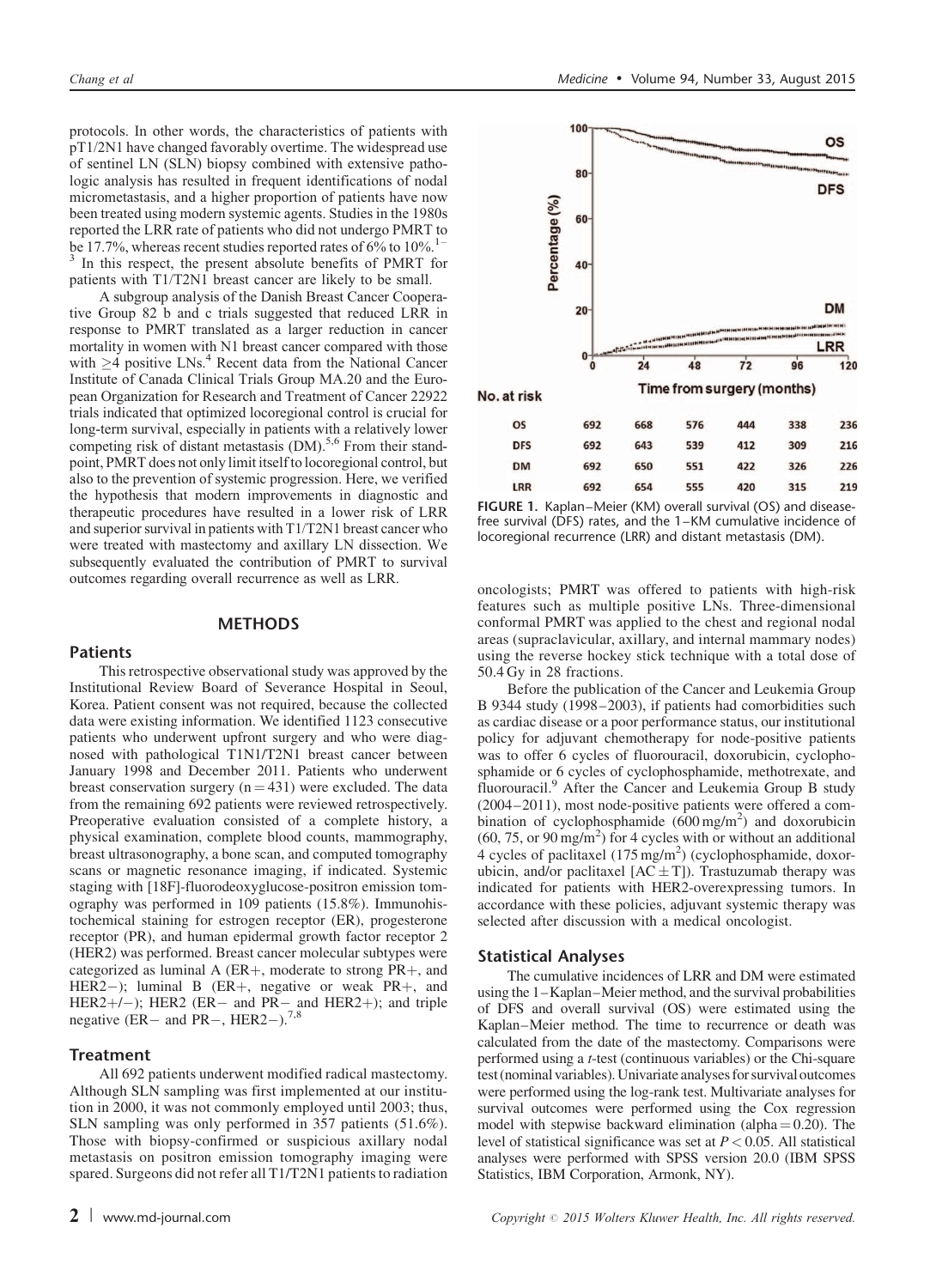|                              |                |                | 1998–2003 (n = 280) | $2004 - 2011$ (n = 412) | $\boldsymbol{P}$ |              |
|------------------------------|----------------|----------------|---------------------|-------------------------|------------------|--------------|
| Age $(yr)$                   | $<$ 45         | 109            | 38.9%               | 124                     | 30.1%            | 0.016        |
|                              | $\geq 45$      | 171            | 61.1%               | 288                     | 69.9%            |              |
|                              | $Mean \pm SD$  |                | $48.4 \pm 9.9$      |                         | $51.1 \pm 11.4$  | 0.001        |
| T stage                      | T1             | 107            | 38.2%               | 203                     | 49.3%            | 0.004        |
|                              | T <sub>2</sub> | 173            | 61.8%               | 209                     | 50.7%            |              |
| T size, cm                   | $Mean \pm SD$  |                | $2.42 \pm 0.95$     | $2.13 \pm 0.88$         |                  | < 0.001      |
| Histological grade           | 1              | 27             | 10.7%               | 71                      | 20.8%            | 0.002        |
|                              | $\overline{c}$ | 169            | 66.8%               | 188                     | 55.1%            |              |
|                              | 3              | 57             | 22.5%               | 82                      | 24.0%            |              |
| EIC                          | Negative       | 146            | 63.8%               | 246                     | 61.5%            | 0.574        |
|                              | Positive       | 83             | 36.2%               | 154                     | 38.5%            |              |
| Size of LN metastasis        | Micro          | $\overline{4}$ | 1.4%                | 120                     | 29.1%            | < 0.001      |
|                              | Macro          | 276            | 98.6%               | 292                     | 70.9%            |              |
| No. of positive lymph nodes  | 1              | 137            | 48.9%               | 256                     | 62.1%            | 0.001        |
|                              | $\overline{2}$ | 88             | 31.4%               | 108                     | 26.2%            |              |
|                              | 3              | 55             | 19.6%               | 48                      | 11.7%            |              |
| Percentage of positive LNs   | ${<}25\%$      | 272            | 97.1%               | 345                     | 94.8%            | 0.138        |
|                              | $\geq$ 25%     | 8              | 2.9%                | 19                      | 5.2%             |              |
| Estrogen receptor status     | Negative       | 98             | 35.5%               | 101                     | 24.5%            | 0.002        |
|                              | Positive       | 178            | 64.5%               | 311                     | 75.5%            |              |
| Progesterone receptor status | Negative       | 141            | 51.1%               | 144                     | 35.0%            | ${<}0.001$   |
|                              | Positive       | 135            | 48.9%               | 268                     | 65.0%            |              |
| HER2 overexpression          | Negative       | 145            | 59.2%               | 294                     | 74.8%            | < 0.001      |
|                              | Positive       | 100            | 40.8%               | 99                      | 25.2%            |              |
| Sentinel LN biopsy           | Yes            | 25             | 8.9%                | 332                     | 80.6%            | < 0.001      |
| No. of LN dissection         | Mean $\pm$ SD  |                | $18.4 \pm 6.5$      |                         | $15.9 \pm 7.0$   | < 0.001      |
| Chemotherapy                 |                | 259            | 92.5%               | 373                     | 90.5%            |              |
| <b>CMF</b>                   |                | 186            | 66.4%               | 62                      | 15.0%            | < 0.001      |
| $AC \pm T$                   |                | 62             | 22.1%               | 298                     | 72.3%            |              |
| Unspecified                  |                | 11             | 3.9%                | 13                      | 3.2%             |              |
| Trastuzumab                  | No             | 100            | 100.0%              | 71                      | 73.2%            | < 0.001      |
|                              | Yes            | $\overline{0}$ | $0.0\%$             | 26                      | 26.8%            |              |
| Hormone therapy              |                | 180            | 65.5%               | 297                     | 72.1%            | 0.064        |
| Postmastectomy RT            | No             | 254            | 90.7%               | 315                     | 76.5%            | $<\!\!0.001$ |
|                              | Yes            | 26             | 9.3%                | 97                      | 23.5%            |              |

**TABLE 1.** Comparison of Patient, Tumor, and Treatment Characteristics According to the Treatment Era ( $N = 692$ )

AC = adriamycin cyclophosphamide, CMF = cyclophosphamide methotrexate 5-fluorouracil, EIC = extensive intraductal component, HER2 = human epidermal growth factor receptor type 2, LN = lymph node, RT = radiotherapy, SD = standard deviation, T = paclitaxel docetaxel.

#### RESULTS

The clinicopathological characteristics of the 692 patients are shown in Supplementary Table 1, [http://links.lww.com/MD/](http://links.lww.com/MD/A350) [A350.](http://links.lww.com/MD/A350) Briefly, SLN-positive patients underwent axillary LN dissection (mean number of LN resected,  $17.1 \pm 6.8$ ). Most patients received adjuvant systemic chemotherapy (632, 91.3%) and/or endocrine therapy (477, 69.4%). Trastuzumab was administered in 26 (13.2%) patients with HER2-overexpressing tumors. PMRT was administered to 123 (17.8%) patients.

The median follow-up time among surviving patients was 98 months (range, 2–197 months). Recurrence was observed in 126 patients (18.2%). A total of 87 (12.6%) patients died. The overall incidence of LRR and DM as the first failure pattern was 7.5% (n = 52) and 12.9% (n = 89), respectively, including 31 patients who suffered from simultaneous LRR and DM. The 5-year cumulative incidences of LRR and DM were 5.9% and 10%, and the 10-year rates were 9.3% and 13%, respectively ([Figure 1](#page-1-0)). The 5-year DFS and

Copyright  $\degree$  2015 Wolters Kluwer Health, Inc. All rights reserved. www.md-journal.com | 3

OS were 86.5% and 91.9%, respectively, and the 10-year rates were 79.5% and 86%, respectively.

#### Entire Cohort (1998–2011)

The entire cohort was divided into 2 groups, the early-era (1998–2003) and late-era (2004–2011) cohorts, because modern therapies including SLN biopsy, taxane-based chemotherapy, and aromatase inhibitors have been commonly used since 2004 at our institution (Table 1). Comparisons of patient characteristics for each cohort are listed in Table 1. Patient characteristics have changed favorably overtime (eg, older patients, less T2, smaller tumor size, lower grade tumors, increased detection of micrometastasis, fewer positive LNs, and a higher proportion of hormone-receptor positive tumors). In addition, in late-era group SLN biopsy use was widespread facilitating increased detection of micrometastasis in LNs, and fewer numbers of positive LNs, postoperatively. Furthermore, in the late-era group, patients were more likely to be treated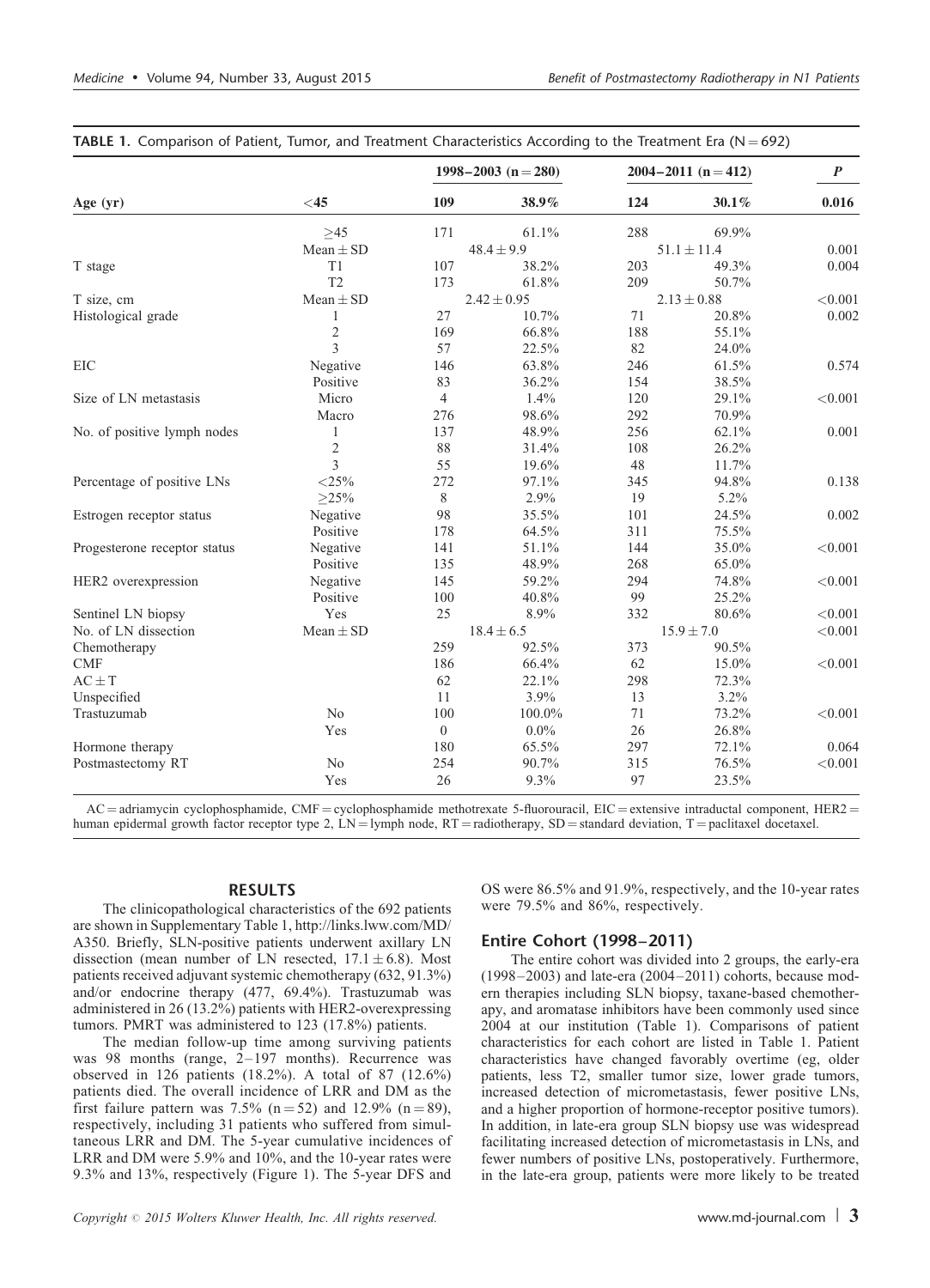

FIGURE 2. (A) Overall survival, (B) disease-free survival, (C) locoregional recurrence, and (D) distant metastasis in all patients with T1N1/ T2N1 breast cancer (N = 692) according to treatment era (1998–2003 vs 2004–2011).

using a modern chemotherapy regimen  $(AC \pm T)$ , anti-HER2 targeted agents, and PMRT (all  $P < 0.05$ ). The median followup of the early-era and late-era cohorts were 155 (range, 124– 197) months and 73 (range, 2–122) months, respectively.

Compared with the early-era cohort, the late-era cohort had significantly better 5-year OS (88.6% vs 94.2%,  $P = 0.009$ ) and 5-year DFS (82.1% vs 89.3%,  $P = 0.007$ ) (Figure 2A, B). Improvement in DFS in the late-era cohort was a consequence of a significant reduction in LRR and DM  $(P < 0.001$ , Figure 2C, D). Notably, the 5-year LRRs were 10.3% (95% confidence interval [CI] 6.8%–13.8%) and 3.2% (95% CI  $1.4\% - 5.0\%$ ) for the early-era and late-era cohorts, respectively.

Multivariate Cox regression analyses were performed to analyze the factors independently associated with LRR, DM, DFS, and OS [\(Table 2](#page-4-0)). Older age ( $\geq$ 45 years), smaller LN ratio  $\left($  <25%), use of SLN biopsy, and administration of AC  $\pm$  T were significantly and independently associated with improved DFS. T-stage, tumor grade, and use of PMRT were related to DFS, but

with borderline significance. Administration of the  $AC \pm T$  was significantly and independently associated with improved LRR control, and having a nonhigh grade tumor showed borderline significance. In an analysis of DM, old age  $(\geq 45$  years), T1 tumor stage, nonhigh grade tumor, a smaller LN ratio (<25%), SLN biopsy, and the chemotherapy regimen administered were significantly and independently associated with improved DM control.

# Late Cohort (2004–2011)

To provide more clinically relevant information for current practice from a relatively homogenous patient group, we assessed the effect of PMRT on clinical outcomes limited to the data from late-era group. Based on our previous experience, LN status was the first consideration when determining the use of PMRT. Understandably, patients treated with PMRT had more LN macrometastasis and positive LNs than those who were not treated with PMRT (all  $P < 0.05$ , [Table 3\)](#page-5-0). AC  $\pm$  T chemotherapy was more frequently administered to patients

4 | www.md-journal.com Copyright  $\odot$  2015 Wolters Kluwer Health, Inc. All rights reserved.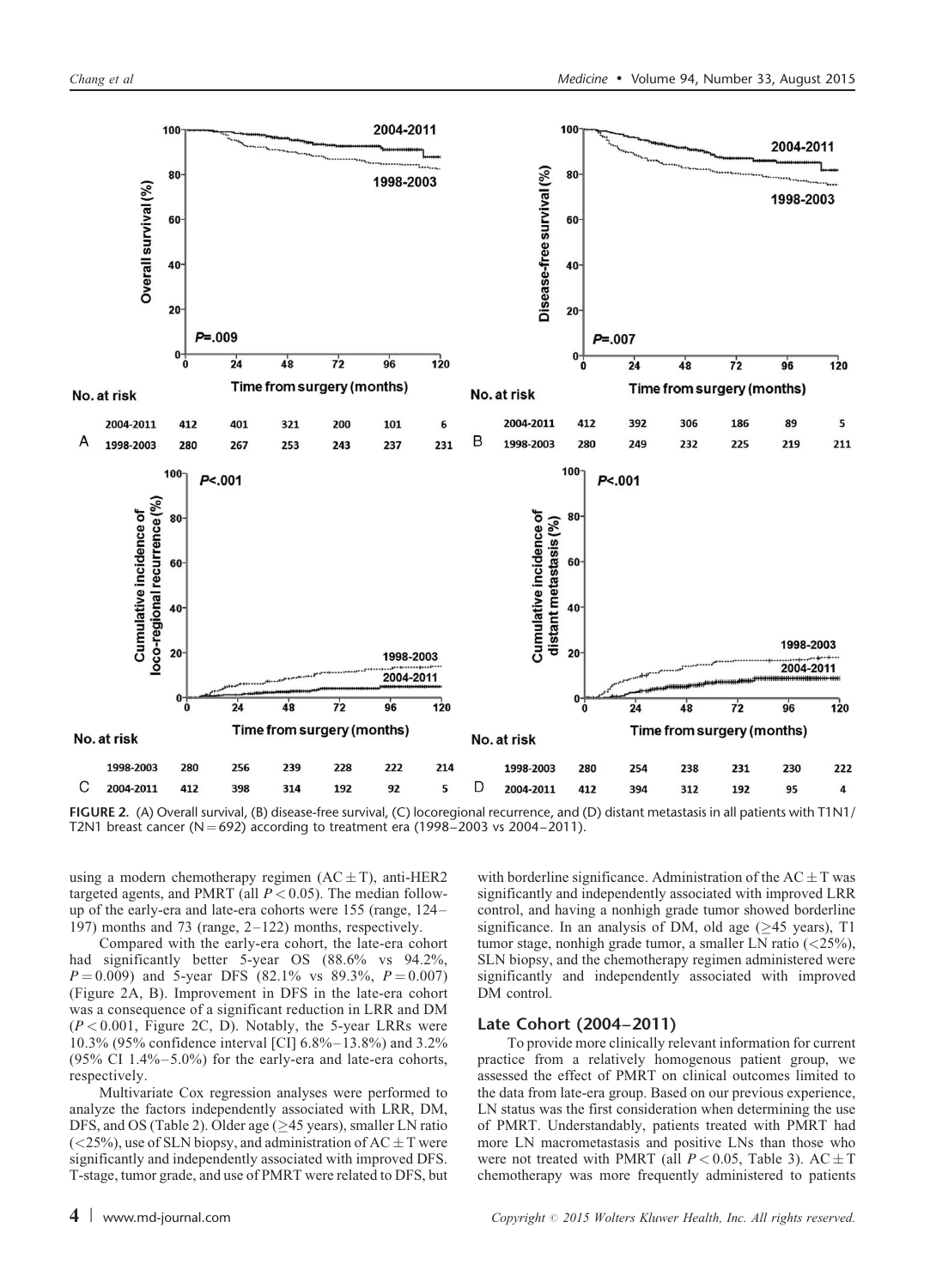|                            |           | <b>LRR</b> Analysis |                  |           | <b>DM</b> Analysis |                  |           | <b>DFS Analysis</b> |                  |  |
|----------------------------|-----------|---------------------|------------------|-----------|--------------------|------------------|-----------|---------------------|------------------|--|
| Covariate                  | <b>HR</b> | 95% CI              | $\boldsymbol{P}$ | <b>HR</b> | 95% CI             | $\boldsymbol{P}$ | <b>HR</b> | 95% CI              | $\boldsymbol{P}$ |  |
| Year of mastectomy         |           |                     |                  |           |                    |                  |           |                     |                  |  |
| $04 - 11$ vs $98 - 03$     | 0.68      | $0.28 - 1.63$       | 0.387            | 0.79      | $0.40 - 1.51$      | 0.457            | 0.71      | $0.42 - 1.20$       | 0.203            |  |
| Age, years                 |           |                     |                  |           |                    |                  |           |                     |                  |  |
| $<$ 45 vs >45              | 1.54      | $0.81 - 2.91$       | 0.187            | 2.25      | $1.38 - 3.68$      | 0.001            | 1.83      | $1.22 - 2.75$       | 0.003            |  |
| T stage                    |           |                     |                  |           |                    |                  |           |                     |                  |  |
| $T2$ vs $T1$               | 1.33      | $0.74 - 2.42$       | 0.342            | 1.74      | $1.04 - 2.90$      | 0.034            | 1.44      | $0.98 - 2.13$       | 0.064            |  |
| Grade                      |           |                     |                  |           |                    |                  |           |                     |                  |  |
| III vs I-II                | 1.84      | $0.97 - 3.47$       | 0.061            | 2.01      | $1.22 - 3.33$      | 0.006            | 1.49      | $0.98 - 2.27$       | 0.064            |  |
| Lymph node involvement     |           |                     |                  |           |                    |                  |           |                     |                  |  |
| $2 \text{ vs } 1$          | 1.22      | $0.63 - 2.36$       | 0.549            | 1.18      | $0.69 - 2.00$      | 0.551            | 1.39      | $0.91 - 2.13$       | 0.125            |  |
| 3 vs 1                     | 1.00      | $0.43 - 2.34$       | 0.993            | 1.02      | $0.52 - 1.99$      | 0.951            | 1.30      | $0.77 - 2.20$       | 0.324            |  |
| Lymph node tumor deposits  |           |                     |                  |           |                    |                  |           |                     |                  |  |
| Macro vs micro             | 1.09      | $0.34 - 3.52$       | 0.889            | 2.09      | $0.71 - 6.14$      | 0.178            | 1.26      | $0.63 - 2.50$       | 0.516            |  |
| Percentage of positive LNs |           |                     |                  |           |                    |                  |           |                     |                  |  |
| $>25\%$ vs $<25\%$         | 2.96      | $0.86 - 10.23$      | 0.087            | 4.67      | $1.96 - 11.1$      | 0.001            | 2.82      | $1.23 - 6.12$       | 0.009            |  |
| ER/PR status               |           |                     |                  |           |                    |                  |           |                     |                  |  |
| Positive vs Negative       | 0.70      | $0.38 - 1.27$       | 0.239            | 0.74      | $0.46 - 1.21$      | 0.23             | 0.71      | $0.48 - 1.06$       | 0.091            |  |
| Use of SLN biopsy          |           |                     |                  |           |                    |                  |           |                     |                  |  |
| Yes vs No                  | 0.90      | $0.41 - 1.99$       | 0.799            | 0.35      | $0.18 - 0.69$      | 0.002            | 0.55      | $0.33 - 0.92$       | 0.022            |  |
| Adjuvant chemotherapy      |           |                     |                  |           |                    |                  |           |                     |                  |  |
| CMF vs no                  | 0.63      | $0.26 - 1.49$       | 0.29             | 1.90      | $0.57 - 6.33$      | 0.294            | 0.64      | $0.35 - 1.17$       | 0.151            |  |
| $AC \pm T$ vs No           | 0.19      | $0.06 - 0.58$       | 0.003            | 1.33      | $0.38 - 4.64$      | 0.652            | 0.36      | $0.18 - 0.70$       | 0.003            |  |
| Unspecified vs No          | 0.30      | $0.04 - 2.47$       | 0.26             | 4.30      | $1.00 - 18.6$      | 0.05             | 0.81      | $0.29 - 2.28$       | 0.691            |  |
| Use of PMRT                |           |                     |                  |           |                    |                  |           |                     |                  |  |
| Yes vs No                  | 0.50      | $0.11 - 2.26$       | 0.365            | 0.54      | $0.22 - 1.35$      | 1.9              | 0.46      | $0.20 - 1.03$       | 0.059            |  |

<span id="page-4-0"></span>TABLE 2. Multivariate Cox Proportional Hazards Survival Analysis in the Entire Cohort According to Each Clinicopathological and Treatment Variable

 $AC =$  adriamycin cyclophosphamide,  $CI =$  confidence interval,  $CMF =$  cyclophosphamide methotrexate 5-fluorouracil, DFS = disease-free survival,  $DM =$  distant metastasis,  $ER/PR =$  estrogen/progesterone receptor,  $HR =$  hazard ratio,  $LN =$  lymph node,  $LRR =$  locoregional recurrence,  $PMRT =$  postmastectomy radiotherapy,  $SLN =$  sentinel lymph node,  $T =$  paclitaxel docetaxel.

who underwent PMRT (85.6% vs 68.3%,  $P = 0.003$ ). Otherwise, disease and treatment characteristics were well balanced between those who underwent PMRT and those who did not (all  $P > 0.05$ ).

The 5-year LRR rates were not significantly different between those who underwent PMRT and those who did not at 1% and 3.8%, respectively ([Figure 3A](#page-6-0)). The 5-year DM rates were not significantly different [\(Figure 3B](#page-6-0)). The 5-year DFS rates were 96.1% and 87.5%, respectively, and the 10-year DFS rates were  $96.1\%$  and 79.5%, respectively  $(P = 0.015)$ ([Figure 3C](#page-6-0)). The 5-year OS rates for patients who underwent PMRT and those that did not were 100% and 91.9%, respectively  $(P = 0.013)$  [\(Figure 3](#page-6-0)D).

In the multivariate analysis, PMRT ( $P = 0.038$ ), nonhigh grade tumor ( $P = 0.025$ ), and  $AC \pm T$  chemotherapy  $(P = 0.007)$  were significantly and independently associated with improved DFS [\(Table 4](#page-7-0)). To better assess the impact of PMRT, we analyzed the data by excluding patients who did not undergo chemotherapy. In these patients, PMRT (hazard ratio [HR], 0.22; 95% CI 0.05–0.91) and macrometastasis (vs micrometastasis; HR, 2.89; 95% CI 1.20–6.94) were significantly and independently associated with DFS. Multivariate analysis could not be applied to assess the effect of PMRT on OS, since there were no deaths in the PMRT group. To gain insight into associations between the PMRT effect and size (macro- vs

micrometastasis) or number of positive LNs, we performed subgroup analyses. The benefits of PMRT in DM control (HR, 0.13; 95% CI 0.02–0.99) and DFS (HR, 0.19; 95% CI 0.05– 0.78) were most apparent in patients with macrometastasis compared to those with micrometastasis [\(Table 5](#page-7-0)).

In the late-era cohort, in patients with N1 disease who did not undergo PMRT, the effect of LN tumor burden on the risk of the tumor recurrence was assessed and is summarized in Supplementary Table 2,<http://links.lww.com/MD/A350>. The 3-year LRR rate was not significantly different as a function of LN tumor burden, whereas the DM risk increased according to LN tumor burden. The 3-year DM rate was 0%, 5.2%, and 9.8% for those with micrometastasis, SLN macrometastasis, and non-SLN macrometastasis, respectively.

# **DISCUSSION**

The 2005 EBCTCG pooled analysis showed a survival benefit of PMRT when the 5-year LRR risk exceeded 10%.<sup>10</sup> Their analysis evaluated the benefit of PMRT in patients who underwent a mastectomy according to node positivity. Although PMRT yielded similar proportional reductions in LRR irrespective of node positivity, the absolute reductions in LRR in nodepositive women were large and resulted in a clear survival benefit. Therefore, PMRT was indicated in N2 disease;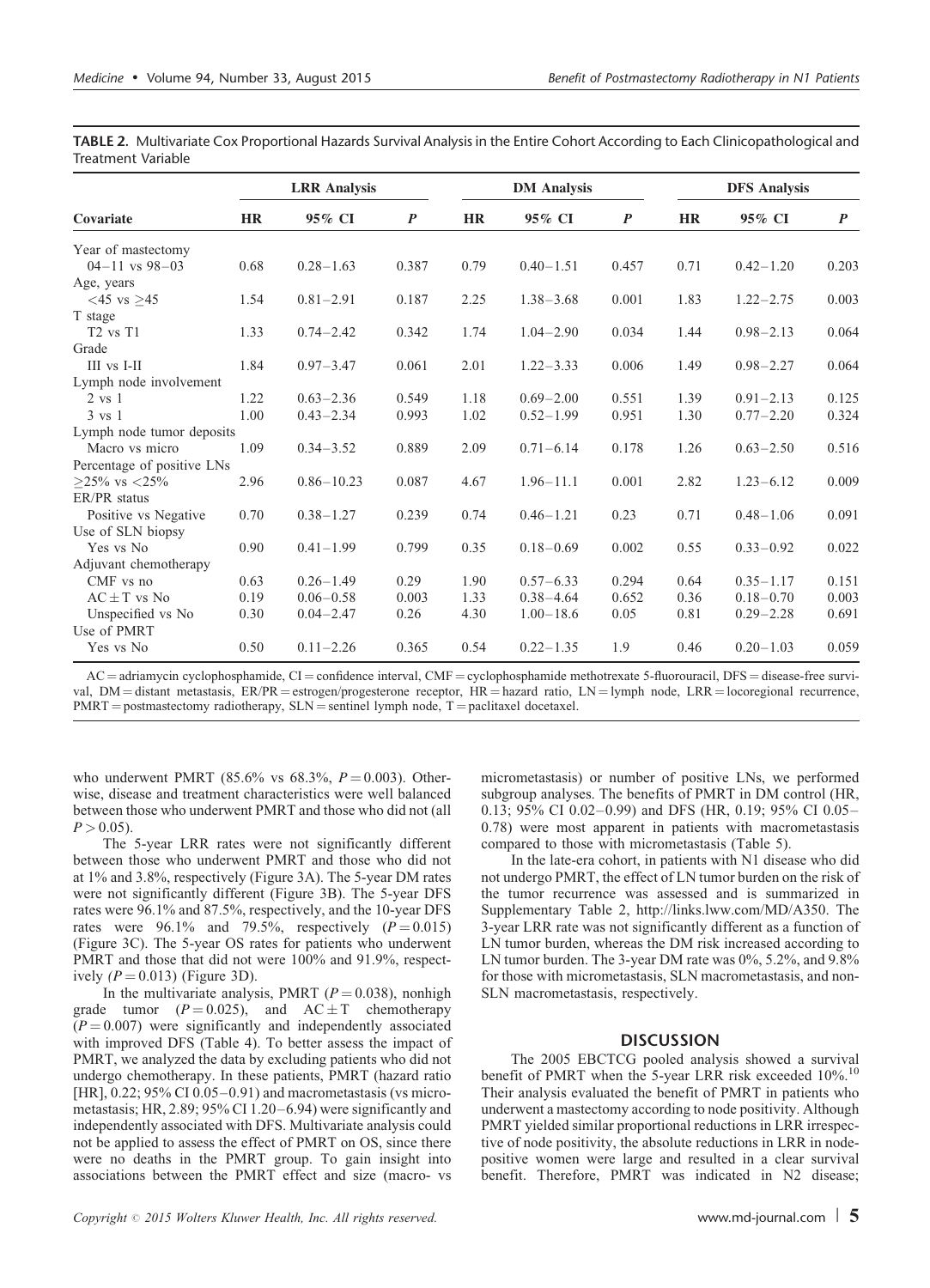|                              | $<$ 45         | <b>PMRT</b> $(-)$ $(n=315)$ |       | <b>PMRT</b> (+) $(n = 97)$ |          | $\boldsymbol{P}$ |  |
|------------------------------|----------------|-----------------------------|-------|----------------------------|----------|------------------|--|
| Age, year                    |                | 95                          | 30.2% | 29                         | $29.9\%$ | 0.961            |  |
|                              | ${\geq}45$     | 220                         | 69.8% | 68                         | 70.1%    |                  |  |
| T stage                      | T1             | 154                         | 48.9% | 49                         | 50.5%    | 0.779            |  |
|                              | T <sub>2</sub> | 161                         | 51.1% | 48                         | 49.5%    |                  |  |
| Histological grade           | 1              | 55                          | 20.1% | 16                         | 23.9%    | 0.778            |  |
|                              | $\overline{c}$ | 153                         | 55.8% | 35                         | 52.2%    |                  |  |
|                              | 3              | 66                          | 24.1% | 16                         | 23.9%    |                  |  |
| EIC                          | Negative       | 190                         | 62.5% | 56                         | 58.3%    | 0.465            |  |
|                              | Positive       | 114                         | 37.5% | 40                         | 41.7%    |                  |  |
| Size of LN metastasis        | Micro          | 100                         | 31.7% | 20                         | 20.6%    | 0.035            |  |
|                              | Macro          | 215                         | 68.3% | 77                         | 79.4%    |                  |  |
| No. of positive lymph nodes  |                | 209                         | 66.3% | 47                         | 48.5%    | 0.006            |  |
|                              | $\overline{c}$ | 73                          | 23.2% | 35                         | 36.1%    |                  |  |
|                              | 3              | 33                          | 10.5% | 15                         | 15.5%    |                  |  |
| Percentage of positive LNs   | ${<}25\%$      | 281                         | 95.3% | 64                         | 92.8%    | 0.401            |  |
|                              | $>25\%$        | 14                          | 4.7%  | 5                          | 7.2%     |                  |  |
| Estrogen receptor status     | Negative       | 79                          | 25.1% | 22                         | 22.7%    | 0.631            |  |
|                              | Positive       | 236                         | 74.9% | 75                         | 77.3%    |                  |  |
| Progesterone receptor status | Negative       | 110                         | 34.9% | 34                         | 35.1%    | 0.981            |  |
|                              | Positive       | 205                         | 65.1% | 63                         | 64.9%    |                  |  |
| HER2 overexpression          | Negative       | 222                         | 74.7% | 72                         | 75.0%    | 0.96             |  |
|                              | Positive       | 75                          | 25.3% | 24                         | 25.0%    |                  |  |
| Chemotherapy                 |                | 281                         | 89.2% | 92                         | 94.9%    | 0.003            |  |
| <b>CMF</b>                   |                | 57                          | 18.1% | 5                          | 5.2%     |                  |  |
| $AC \pm T$                   |                | 215                         | 68.3% | 83                         | 85.6%    |                  |  |
| Unspecified                  |                | 9                           | 2.9%  | 4                          | 4.1%     |                  |  |
| Trastuzumab                  | No             | 53                          | 72.6% | 18                         | 75.0%    | 0.818            |  |
|                              | Yes            | 20                          | 27.4% | 6                          | 25.0%    |                  |  |
| Hormone therapy              |                | 230                         | 73.0% | 67                         | 69.1%    | 0.449            |  |

<span id="page-5-0"></span>TABLE 3. Comparison of Patient, Tumor, and Treatment Characteristics According to Postmastectomy Radiotherapy Use in 412 Patients Who Were Treated in the Late Era (2004–2011)

 $AC =$  adriamycin cyclophosphamide, CMF = cyclophosphamide methotrexate 5-fluorouracil, EIC = extensive intraductal component, HER2 = huhuman epidermal growth factor receptor type 2,  $LN =$ lymph node,  $PMRT =$  postmastectomy radiotherapy,  $T =$  paclitaxel docetaxel.

however, the benefit of PMRT in N1 disease, which is assumed to have a relatively low absolute LRR risk, remained debatable. Recently, an updated meta-analysis showed that LRR reduction in response to PMRT mediated a significant survival benefit in patients with N[1](#page-8-0) disease, regardless of systemic chemotherapy.

Here, patients with T1/T2N1 disease who were treated more recently (2004–2011) had lower risks of DM and LRR, and had better survival compared with those who were treated earlier (1998–2003). In recently treated patients who were at very low risk for LRR, PMRT significantly improved DFS. These findings indicate that recent advances in surgical and systemic therapies might not negate the benefit of PMRT in N1 patients, and that a very low LRR rate should not be a surrogate endpoint to exclude patients from PMRT.

A recent meta-analysis indicated that the 5-year LRR in a series of patients who underwent PMRT between 1964 and [1](#page-8-0)986 was  $2.8\%$ ,<sup>1</sup> which was similar to that for the recently treated patients in the present study (1%). In contrast, in the past, the 5-year LRR in patients who did not undergo PMRT was as high as 16.5%, whereas this has continually decreased over time and was considerably low in our late-era cohort  $(3.8\%)$ <sup>[2,3,11](#page-8-0)</sup> A number of possibilities could underlie improvements in the 5 year LRR, DFS, OS, and the rate of DM. First, the Korean national cancer-screening program for breast cancer became active during 2003–2005, meaning that the patient characteristics of those with N1 disease have changed favorably over time.[12](#page-8-0) Second, improvements in pathological diagnostic methods have increased the detection of micrometastasis, which might have been classified previously as N0 disease. Third, the median age of Korean breast cancer patients has increased overtime, which might affect treatment outcomes.<sup>[12](#page-8-0)</sup> Furthermore, increased use of more effective adjuvant systemic therapies likely resulted in superior outcomes in recently treated patients.<sup>[13,14](#page-8-0)</sup>

To assess the impact of PMRT in the late-era cohort rather than entire cohort was more clinically relevant, although the cut-off point of 2003 was somewhat arbitrary. In the late-era cohort, PMRT was not associated with a significant reduction in LRR or DM risk, but was significantly associated with improvements in DFS and OS, which resulted from possible reduction of both LRR and DM by PMRT. In addition, PMRT prevented subsequent progression of subclinical disease within the chest wall and regional nodes (eg, supraclavicular and internal mammary nodes) to systemic disseminations. These findings are congruent with 2 recent clinical trials that addressed the clinical benefit of adjuvant radiotherapy in breast-conserved patients.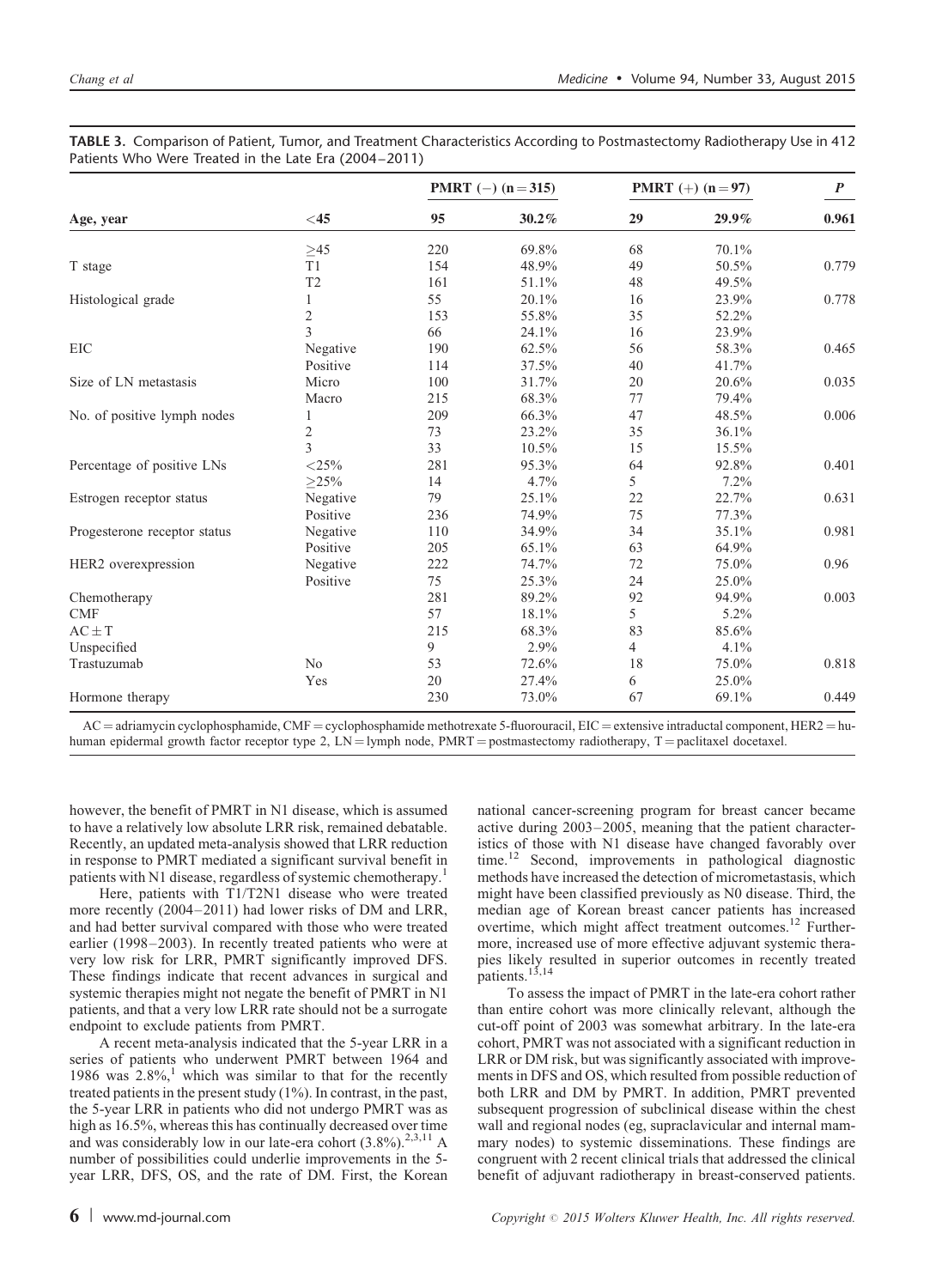<span id="page-6-0"></span>

FIGURE 3. (A) Locoregional recurrence, (B) distant metastasis, (C) disease-free survival, and (D) overall survival in the late-era group  $(2004–2011)$  patients with T1N1/T2N1 breast cancer (n = 412) according to the use of postmastectomy radiotherapy (PMRT).

The National Cancer Institute of Canada Clinical Trials Group MA.20 trial enrolled patients with high-risk N0 and N1 disease and randomly assigned them to treatment with or without regional  $RT$ <sup>[5](#page-8-0)</sup>. In the preliminary report, regional radiotherapy reduced the 5-year DM rate by 4.3% and reduced the LRR rate by 2%. The European Organization for Research and Treatment of Cancer 22922/10925 trial showed similar results; regional radiotherapy reduced the 10-year DFS rate by 3%.<sup>6</sup> In our study, both  $AC \pm T$  and PMRT were independently associated with an improvement in DFS. This supports the hypotheses that radiotherapy and systemic therapy have different time-dependent effects<sup>[15](#page-8-0)</sup> and that the effects of radiotherapy and systemic therapy are synergistic or additive rather than competitive.[16](#page-8-0)

The benefit of PMRT on DFS was most apparent in patients with macrometastasis compared with that in those with micrometastasis. In addition, the risk of DM or any recurrence was lower in patients with low LN tumor burden (micrometastasis) compared to that in those with macrometastasis. Mittendorf et  $al^{17}$  $al^{17}$  $al^{17}$  reported similar survival in patients with

micrometastasis compared with node-negative patients. Since SLN biopsy was validated as standard operating procedure in 2003, efforts have been made to assess the SLN using serial sectioning of entire SLN rather than using 3 sections per axillary LN.<sup>18,19</sup> Such extensive pathologic analysis results in the Such extensive pathologic analysis results in the frequent identification of micrometastatic foci  $\leq 2 \text{ mm}$ , N1mi), and in our opinion, the use of PMRT in patients with small-volume LN disease should be conservative, potentially avoiding local therapy overtreatment.

Risk-adaptive-personalized treatment is the current standard treatment in mastectomy patients with N1 disease. The current international consensus does not recommend routine use of PMRT unless there are additional adverse features.<sup>8</sup> However, the indication and frequency of PMRT use varies significantly between institutions, and many investigators have identified various risk factors of LRR including young age (eg,  $\leq 45$  years),<sup>[20,21](#page-8-0)</sup> large tumor size (eg, T2 or >3 cm),<sup>11,21</sup> LN ratio (eg, >15%–25%),<sup>20,22–24</sup> ER-status,<sup>[20,25](#page-8-0)</sup> lymphovascular invasion,<sup>[25,26](#page-8-0)</sup> extranodal extension, a medially located tumor,<sup>20</sup>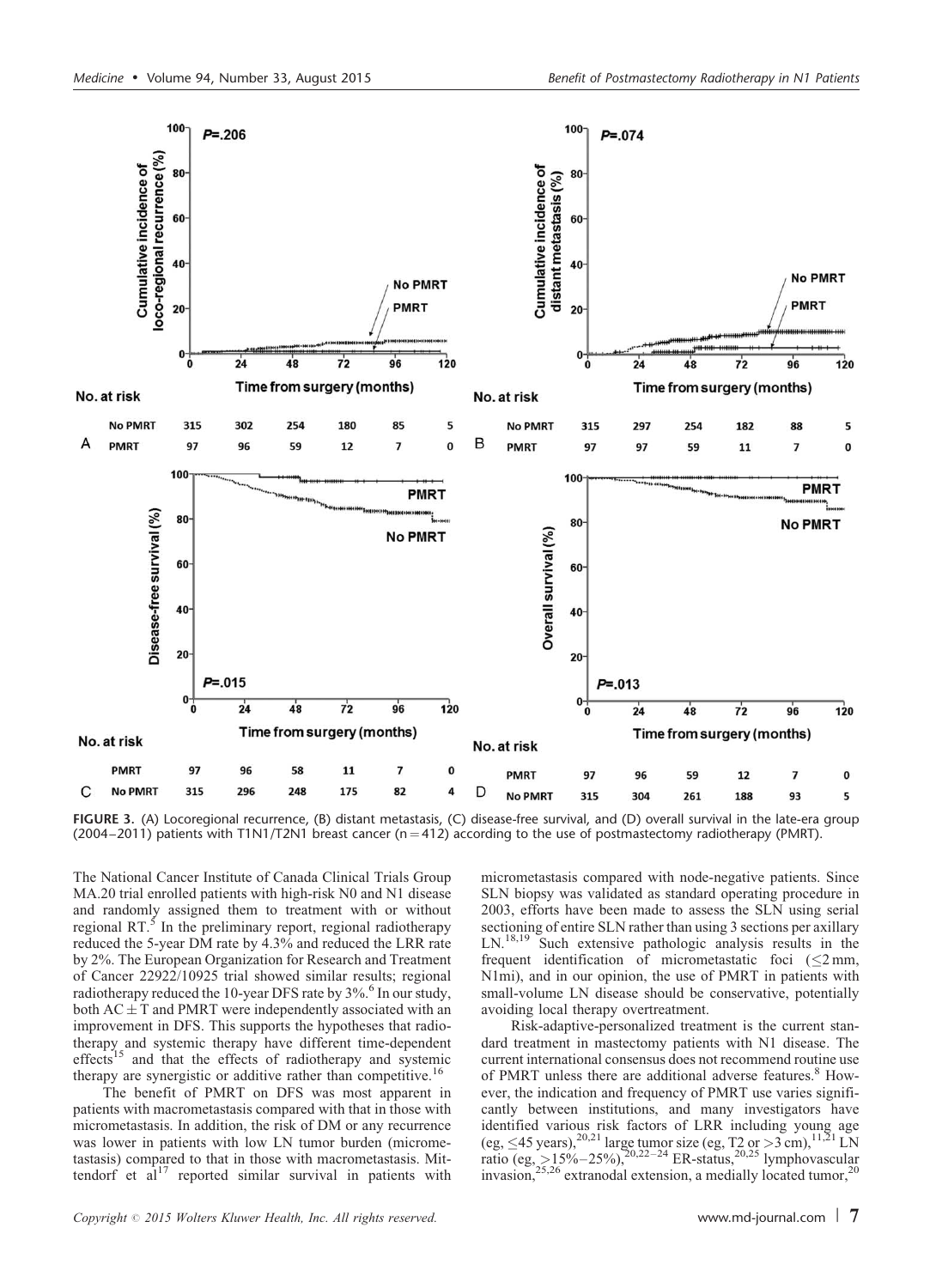|                                    |                      | <b>Univariate Analysis</b> |               |                  | Multivariate Analysis <sup>*</sup> |               |       |
|------------------------------------|----------------------|----------------------------|---------------|------------------|------------------------------------|---------------|-------|
| <b>Variables</b>                   |                      |                            | 95% CI        | $\boldsymbol{P}$ | <b>HR</b>                          | 95% CI        | P     |
| Age, year                          | $<$ 45 vs >45        | 1.23                       | $0.69 - 2.21$ | 0.486            | NI                                 |               |       |
| T stage                            | $T2$ vs $T1$         | 1.25                       | $0.71 - 2.19$ | 0.443            | NI                                 |               |       |
| Histological grade                 | $G3$ vs $G1/2$       | 2.02                       | $1.12 - 3.65$ | 0.02             | 2.02                               | $1.09 - 3.72$ | 0.025 |
| EIC                                | Positive vs negative | 1.26                       | $0.69 - 2.28$ |                  | NI                                 |               |       |
| Size of lymph node metastasis      | Macro vs Micro       | 1.64                       | $0.84 - 3.21$ | 0.146            | 1.98                               | $0.95 - 4.13$ | 0.066 |
| No. of positive lymph nodes        | $3 \text{ vs } 1-2$  | 1.18                       | $0.53 - 2.63$ | 0.683            | NI                                 |               |       |
| Percentage of positive lymph nodes | $>25\%$ vs $<25\%$   | 1.21                       | $0.38 - 3.90$ | 0.747            | NI                                 |               |       |
| Estrogen receptor status           | Positive vs negative | 0.68                       | $0.37 - 1.23$ | 0.199            | NI                                 |               |       |
| Progesterone receptor status       | Positive vs negative | 0.61                       | $0.35 - 1.06$ | 0.08             | NI                                 |               |       |
| HER <sub>2</sub> overexpression    | Positive vs negative | 1.00                       | $0.52 - 1.92$ | 0.998            | NI                                 |               |       |
| Chemotherapy                       | No (reference)       |                            |               |                  |                                    |               | 0.047 |
|                                    | <b>CMF</b>           | 0.75                       | $0.31 - 1.82$ | 0.529            | 0.59                               | $0.24 - 1.44$ | 0.243 |
|                                    | $AC \pm T$           | 0.36                       | $0.16 - 0.79$ | 0.011            | 0.33                               | $0.15 - 0.74$ | 0.007 |
|                                    | Unspecified          | 0.77                       | $0.16 - 3.62$ | 0.739            | 0.55                               | $0.11 - 2.67$ | 0.461 |
| Postmastectomy radiotherapy        | Yes vs No            | 0.26                       | $0.08 - 0.84$ | 0.024            | 0.22                               | $0.05 - 0.92$ | 0.038 |

<span id="page-7-0"></span>TABLE 4. Stepwise Univariate and Multivariate Analyses Using Cox Regression Method for Disease-Free Survival in 412 Patients Who Were Treated in the Late Era (2004–2011)

 $AC =$ adriamycin cyclophosphamide,  $CI =$ confidence interval,  $CMF =$ cyclophosphamide methotrexate 5-fluorouracil,  $EIC =$ extensive intraductal component, HER2 = human epidermal growth factor receptor type 2, HR = hazard ratio, Macro = macrometastasis, Micro = micrometastasis, T = paclitaxel docetaxel.<br>
<sup>\*</sup> Variables were entered into multivariate Cox regression model in a stepwise backward elimination method if P was <0.20 and were removed at  $\overline{V}$ 

any point if  $P$  was  $>0.20$ .

inadequate axillary surgery, $11$  and an earlier treatment era (eg, before 1997).<sup>[11](#page-8-0)</sup> However, our results suggest that a risk-adaptive approach should be considered based on overall recurrence risk rather than LRR risk. In this regard, the results of the United Kingdom Medical Research Council-SUPREMO trial, which is a large randomized trial investigating the benefit of PMRT in modern treatment regimens that has the primary end-point of OS, are eagerly awaited.<sup>[27](#page-8-0)</sup>

Our study has several limitations including those inherent in retrospective analysis. The statistical analyses are incomplete because multivariate analysis for LRR and OS could not be performed because none of the patients undergoing PMRT died. In addition, patients who underwent PMRT had more LNs that were positive and were, therefore, more likely to receive  $AC \pm T$  chemotherapy, leading to potential selection bias. However, it is noteworthy that PMRT had a protective effect after controlling for these potentially confounding factors. Routine use of internal mammary node irradiation in our study should be taken into consideration to interpret the benefit of PMRT, which may be important because all previous positive trials of PMRT used internal mammary node irradiation.

In summary, patients with T1/T2N1 breast cancer who were treated recently had a lower risk of LRR and DM with excellent survival outcomes compared with those treated in the past. PMRT significantly and independently improved DFS, although reductions in LRR were not large or significant in

TABLE 5. Univariate Cox Proportional Hazards Survival Analysis Among Patients in the Late-Era Cohort (2004–2011) According to Metastasis Size and Positive Lymph Node Number

| <b>PMRT</b> vs No PMRT                          | N   | <b>LRR</b> Analysis |                | <b>DM</b> Analysis |               | <b>DFS</b> Analysis |               |
|-------------------------------------------------|-----|---------------------|----------------|--------------------|---------------|---------------------|---------------|
|                                                 |     | <b>HR</b>           | 95% CI         | <b>HR</b>          | 95% CI        | <b>HR</b>           | 95% CI        |
| Late-era cohort<br>$[0,1-8]$ LN tumor deposits  | 412 | 0.29                | $0.04 - 2.23$  | 0.29               | $0.07 - 1.23$ | 0.26                | $0.08 - 0.84$ |
| Micrometastasis                                 | 120 | 0.04                | $0.00 - > 100$ | 2.38               | $0.23 - 24.5$ | 0.59                | $0.07 - 4.66$ |
| Macrometastasis<br>$[0,1-8]$ No. of positive LN | 292 | 0.33                | $0.04 - 2.56$  | 0.13               | $0.02 - 0.99$ | 0.19                | $0.05 - 0.78$ |
|                                                 | 256 | 0.04                | $0.00 - 163$   | 0.04               | $0.00 - 12.1$ | 0.04                | $0.00 - 3.73$ |
| $\mathfrak{D}$                                  | 108 | 0.53                | $0.06 - 4.53$  | 0.42               | $0.05 - 3.51$ | 0.45                | $0.10 - 2.05$ |
| 3                                               | 48  | NA                  |                | 0.75               | $0.08 - 7.34$ | 0.37                | $0.04 - 3.01$ |

 $CI =$ confidence interval, DFS = disease-free survival, DM = distant metastasis, HR = hazard ratio, LN = lymph node, LRR = locoregional recurrence,  $NA = not applicable$ ,  $PMRT = postmaster$  applicable,  $PMRT = postmaster$